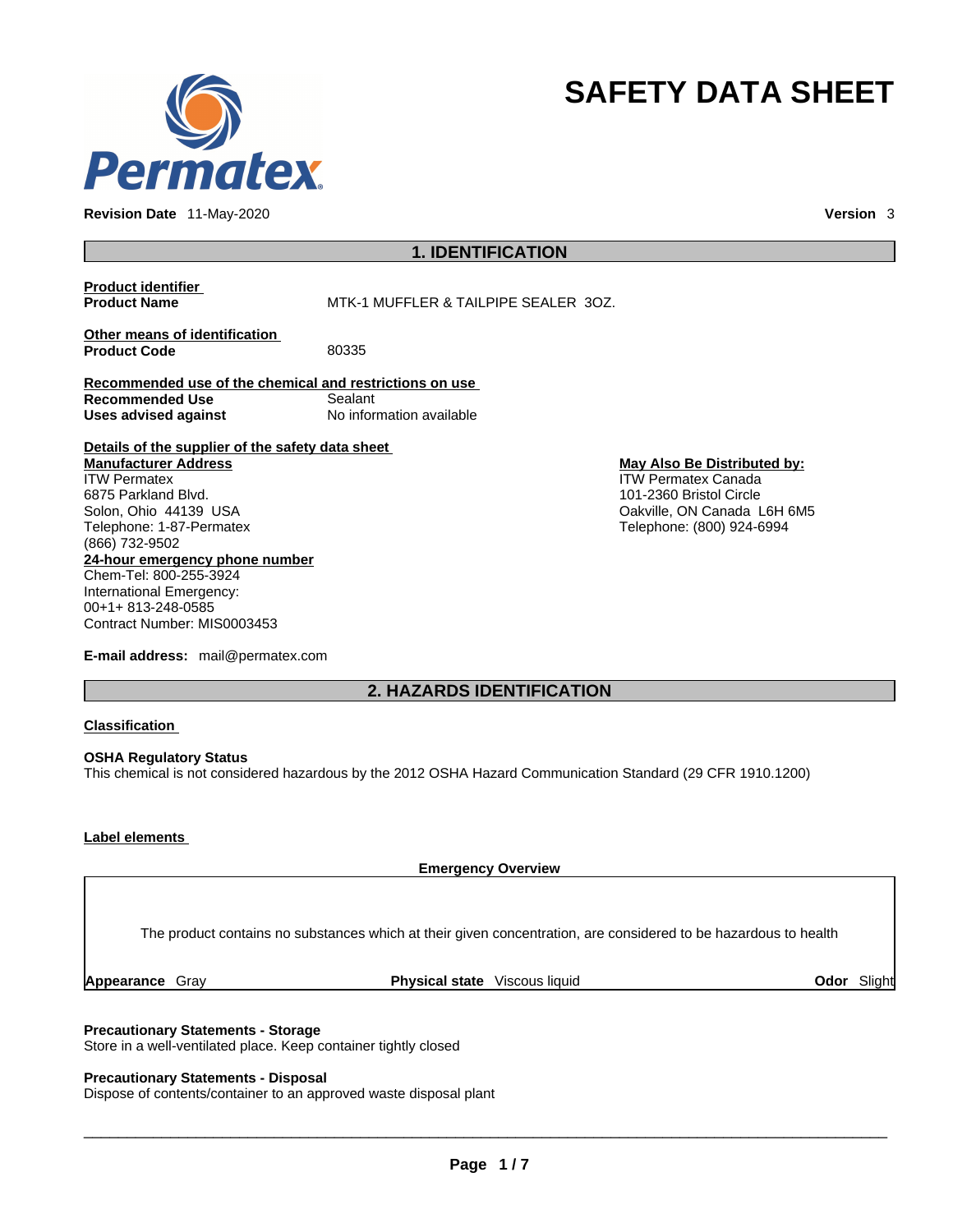**Hazards not otherwise classified (HNOC)**  Not applicable

#### **Other Information**

May be harmful if swallowed.

# **3. COMPOSITION/INFORMATION ON INGREDIENTS**

| <b>Chemical Name</b>                                                                                       | <b>CAS No</b>                                                                                                                                                                                    | Weight-%  |
|------------------------------------------------------------------------------------------------------------|--------------------------------------------------------------------------------------------------------------------------------------------------------------------------------------------------|-----------|
| <b>KAOLIN</b>                                                                                              | 1332-58-7                                                                                                                                                                                        | $15 - 40$ |
|                                                                                                            | <b>4. FIRST AID MEASURES</b>                                                                                                                                                                     |           |
| <b>Description of first aid measures</b>                                                                   |                                                                                                                                                                                                  |           |
| <b>General advice</b>                                                                                      | Get medical advice/attention if you feel unwell.                                                                                                                                                 |           |
| Eye contact                                                                                                | IF IN EYES: Rinse cautiously with water for several minutes. Remove contact lenses, if<br>present and easy to do. Continue rinsing. If eye irritation persists: Get medical<br>advice/attention. |           |
| <b>Skin contact</b>                                                                                        | IF ON SKIN:. Wash with soap and water.                                                                                                                                                           |           |
| <b>Inhalation</b>                                                                                          | IF INHALED. Move to fresh air in case of accidental inhalation of vapors.                                                                                                                        |           |
| Ingestion                                                                                                  | IF SWALLOWED:. Call a POISON CENTER or doctor/physician if you feel unwell. Rinse<br>mouth.                                                                                                      |           |
| Self-protection of the first aider                                                                         | Ensure that medical personnel are aware of the material(s) involved and take precautions to<br>protect themselves.                                                                               |           |
| Most important symptoms and effects, both acute and delayed                                                |                                                                                                                                                                                                  |           |
| <b>Symptoms</b>                                                                                            | See section 2 for more information.                                                                                                                                                              |           |
|                                                                                                            | Indication of any immediate medical attention and special treatment needed                                                                                                                       |           |
| Note to physicians                                                                                         | Treat symptomatically.                                                                                                                                                                           |           |
|                                                                                                            | <b>5. FIRE-FIGHTING MEASURES</b>                                                                                                                                                                 |           |
| Suitable extinguishing media<br>Carbon dioxide (CO2), Use dry chemical, Foam                               |                                                                                                                                                                                                  |           |
| Unsuitable extinguishing media<br>None                                                                     |                                                                                                                                                                                                  |           |
| Specific hazards arising from the chemical<br>None in particular.                                          |                                                                                                                                                                                                  |           |
| <b>Explosion data</b><br><b>Sensitivity to Mechanical Impact</b><br><b>Sensitivity to Static Discharge</b> | None.<br>None.                                                                                                                                                                                   |           |
| Protective equipment and precautions for firefighters<br>protective gear.                                  | As in any fire, wear self-contained breathing apparatus pressure-demand, MSHA/NIOSH (approved or equivalent) and full                                                                            |           |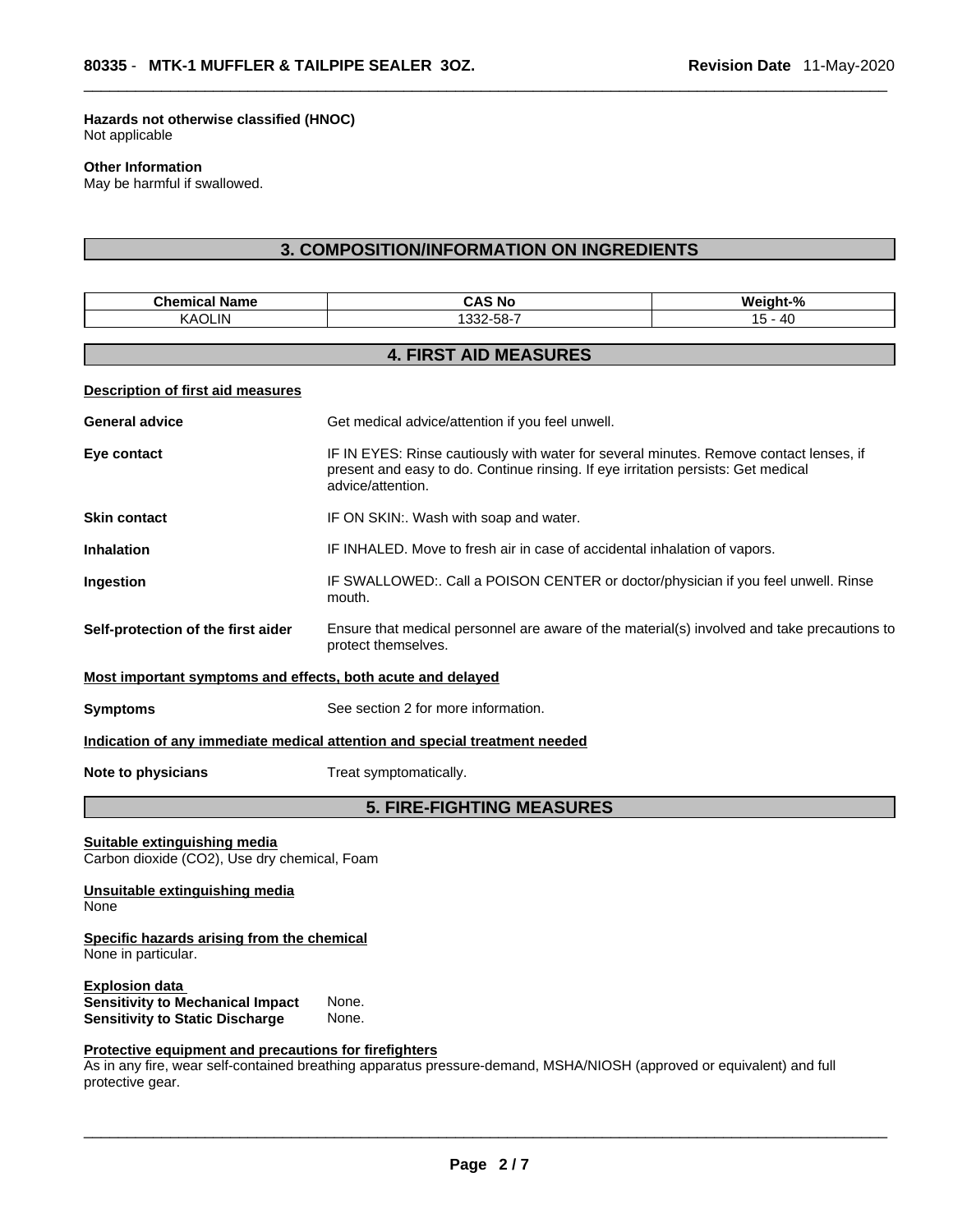| <u>Personal precautions, protective equipment and emergency procedures</u> |                                                                                                                                                                                  |  |  |  |
|----------------------------------------------------------------------------|----------------------------------------------------------------------------------------------------------------------------------------------------------------------------------|--|--|--|
| <b>Personal precautions</b>                                                | Avoid contact with eyes and skin.                                                                                                                                                |  |  |  |
| <b>Environmental precautions</b>                                           |                                                                                                                                                                                  |  |  |  |
| <b>Environmental precautions</b>                                           | See section 12 for additional ecological information.                                                                                                                            |  |  |  |
| Methods and material for containment and cleaning up                       |                                                                                                                                                                                  |  |  |  |
| <b>Methods for containment</b>                                             | Prevent further leakage or spillage if safe to do so.                                                                                                                            |  |  |  |
| Methods for cleaning up                                                    | Ensure adequate ventilation. Soak up with inert absorbent material. Sweep up and shovel<br>into suitable containers for disposal. Use personal protective equipment as required. |  |  |  |
| Prevention of secondary hazards                                            | Clean contaminated objects and areas thoroughly observing environmental regulations.                                                                                             |  |  |  |
| 7. HANDLING AND STORAGE                                                    |                                                                                                                                                                                  |  |  |  |
| <b>Precautions for safe handling</b>                                       |                                                                                                                                                                                  |  |  |  |
| Advice on safe handling                                                    | Avoid contact with skin and eyes.                                                                                                                                                |  |  |  |
| Conditions for safe storage, including any incompatibilities               |                                                                                                                                                                                  |  |  |  |
| <b>Storage Conditions</b>                                                  | Keep containers tightly closed in a dry, cool and well-ventilated place.                                                                                                         |  |  |  |
| Incompatible materials                                                     | Strong oxidizing agents                                                                                                                                                          |  |  |  |
| <u>O EVROCURE CONTROLOMERCONAL RROTECTIONI</u>                             |                                                                                                                                                                                  |  |  |  |

**6. ACCIDENTAL RELEASE MEASURES** 

# **8. EXPOSURE CONTROLS/PERSONAL PROTECTION**

## **Control parameters**

# **Exposure Guidelines** .

| <b>Chemical Name</b> | <b>ACGIH TLV</b>                                                                       | <b>OSHA PEL</b>                                                                                                                                    | <b>NIOSH IDLH</b>                          |
|----------------------|----------------------------------------------------------------------------------------|----------------------------------------------------------------------------------------------------------------------------------------------------|--------------------------------------------|
| <b>KAOLIN</b>        | TWA: $2 \text{ mq/m}^3$ particulate matter                                             | TWA: 15 $mq/m3$ total dust                                                                                                                         | TWA: $10 \text{ mg/m}^3$<br>total dust     |
| 1332-58-7            | containing no asbestos and <1%<br>crystalline silica, respirable<br>particulate matter | TWA: 5 $mq/m3$ respirable fraction<br>(vacated) TWA: $10 \text{ mg/m}^3$ total<br>dust<br>(vacated) TWA: $5 \text{ mg/m}^3$ respirable<br>fraction | TWA: $5 \text{ mg/m}^3$<br>respirable dust |

*NIOSH IDLH Immediately Dangerous to Life or Health* 

Other Information Vacated limits revoked by the Court of Appeals decision in AFL-CIO v. OSHA, 965 F.2d 962 (11th Cir., 1992).

**Appropriate engineering controls**

**Engineering Controls Eyewash stations** 

# **Individual protection measures, such as personal protective equipment**

| Eye/face protection                   | Wear safety glasses with side shields (or goggles).                                                                                             |
|---------------------------------------|-------------------------------------------------------------------------------------------------------------------------------------------------|
| Skin and body protection              | Wear protective natural rubber, nitrile rubber, Neoprene™ or PVC gloves.                                                                        |
| <b>Respiratory protection</b>         | None under normal use conditions.                                                                                                               |
| <b>General Hygiene Considerations</b> | Handle in accordance with good industrial hygiene and safety practice. Regular cleaning of<br>equipment, work area and clothing is recommended. |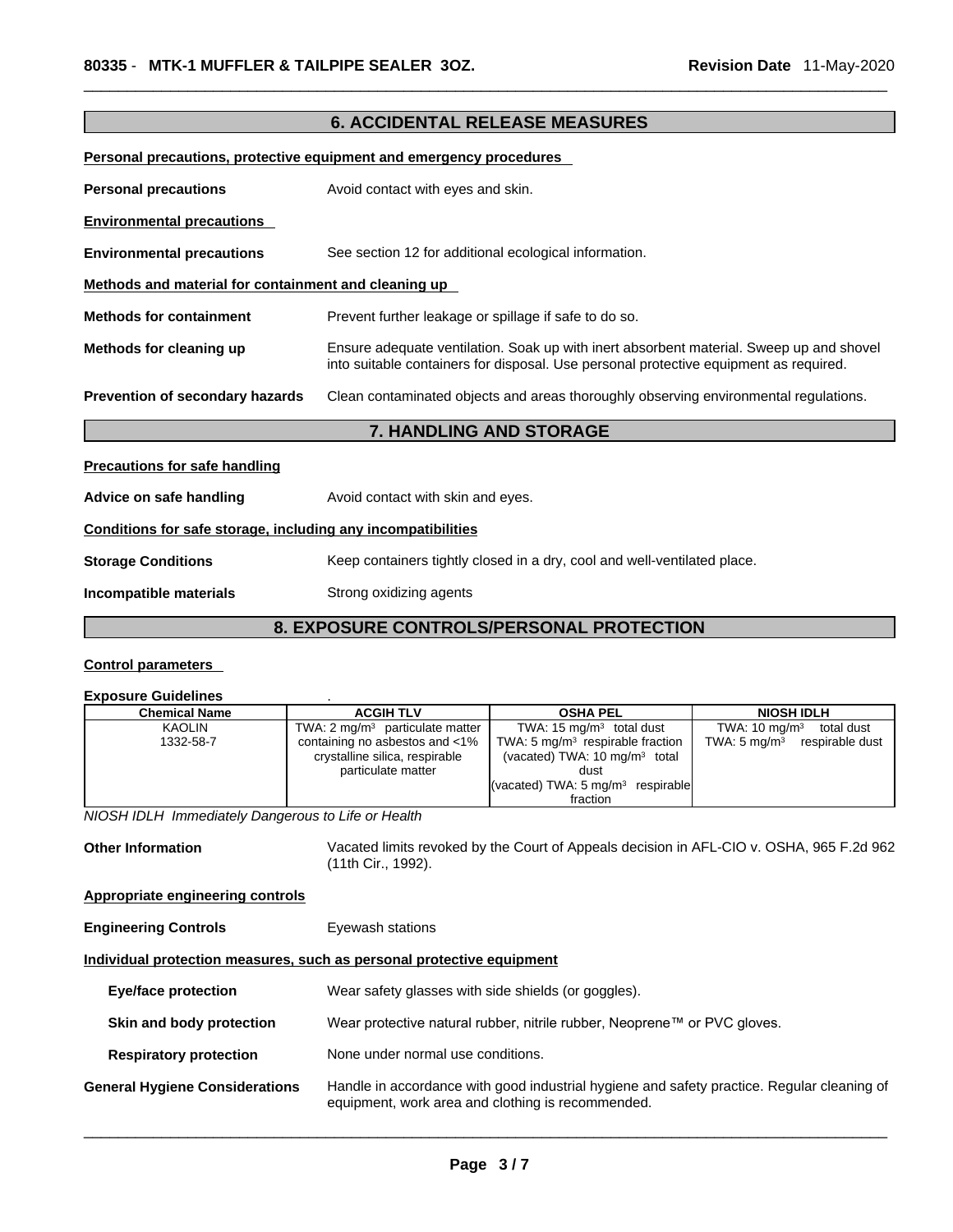| 9.1. Information on basic physical and chemical properties<br><b>Physical state</b> | Viscous liquid           |                  |
|-------------------------------------------------------------------------------------|--------------------------|------------------|
| Appearance                                                                          | Gray                     |                  |
| Odor                                                                                | Slight                   |                  |
| <b>Odor threshold</b>                                                               | No information available |                  |
| <b>Property</b>                                                                     | <b>Values</b>            | Remarks • Method |
| рH                                                                                  | No information available |                  |
| Melting point / freezing point                                                      | No information available |                  |
| Boiling point / boiling range                                                       | 110 °C / 230 °F          |                  |
| <b>Flash point</b>                                                                  | No information available |                  |
| <b>Evaporation rate</b>                                                             | < 1                      | Ether = $1$      |
| Flammability (solid, gas)                                                           | No information available |                  |
| <b>Flammability Limit in Air</b>                                                    |                          |                  |
| <b>Upper flammability limit:</b>                                                    | No information available |                  |
| Lower flammability limit:                                                           | No information available |                  |
| Vapor pressure                                                                      | 24 mmHg @ 77°F (25°C)    |                  |
| <b>Vapor density</b>                                                                | 0.6                      | $Air = 1$        |
| <b>Relative density</b>                                                             | 1.60-1.69                |                  |
| <b>Water solubility</b>                                                             | No information available |                  |
| Solubility(ies)                                                                     | No information available |                  |
| <b>Partition coefficient</b>                                                        | No information available |                  |
| <b>Autoignition temperature</b>                                                     | No information available |                  |
| <b>Decomposition temperature</b>                                                    | No information available |                  |
| <b>Kinematic viscosity</b>                                                          | No information available |                  |
| <b>Dynamic viscosity</b>                                                            | No information available |                  |
| <b>Explosive properties</b>                                                         | No information available |                  |
| <b>Oxidizing properties</b>                                                         | No information available |                  |
| <b>Other Information</b>                                                            |                          |                  |
| <b>Softening point</b>                                                              | No information available |                  |
| <b>Molecular weight</b>                                                             | No information available |                  |
| <b>VOC Content (%)</b>                                                              | 0                        |                  |
| <b>Density</b>                                                                      | No information available |                  |
| <b>Bulk density</b>                                                                 | No information available |                  |
| <b>SADT</b> (self-accelerating                                                      | No information available |                  |
| decomposition temperature)                                                          |                          |                  |

# 9. PHYSICAL AND CHEMICAL PROPERTIES

# **10. STABILITY AND REACTIVITY**

#### **Reactivity**

No information available

#### **Chemical stability**  Stable under normal conditions

# **Possibility of Hazardous Reactions**

None under normal processing.

#### **Conditions to avoid**  Excessive heat.

**Incompatible materials**  Strong oxidizing agents

# **Hazardous Decomposition Products**

Carbon oxides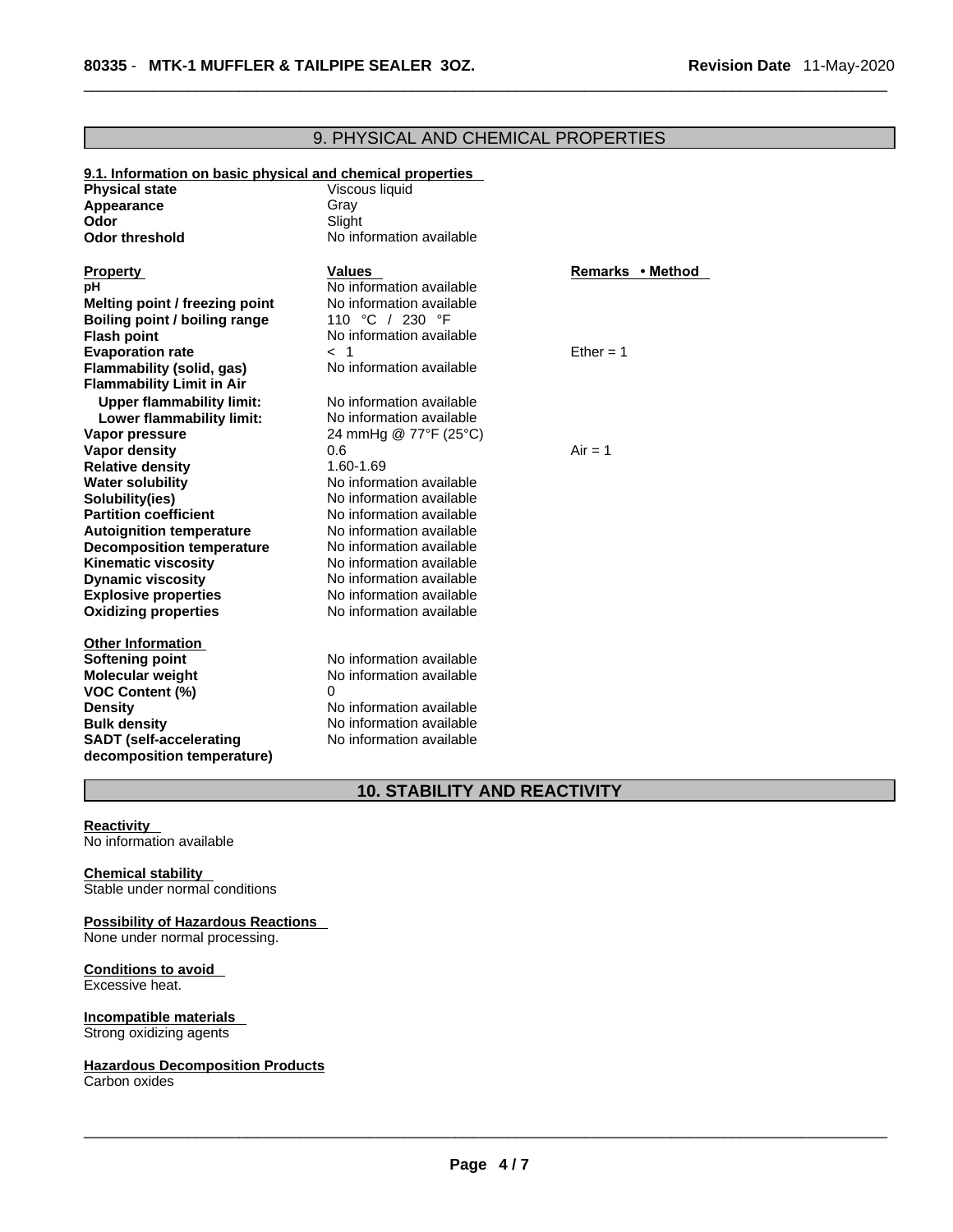|                                                                   | <b>11. TOXICOLOGICAL INFORMATION</b>                                                         |                                                                                    |                        |
|-------------------------------------------------------------------|----------------------------------------------------------------------------------------------|------------------------------------------------------------------------------------|------------------------|
| Information on likely routes of exposure                          |                                                                                              |                                                                                    |                        |
| <b>Inhalation</b>                                                 | May cause irritation of respiratory tract.                                                   |                                                                                    |                        |
| Eye contact                                                       |                                                                                              | Contact with eyes may cause irritation. May cause redness and tearing of the eyes. |                        |
| <b>Skin contact</b>                                               | May cause skin irritation and/or dermatitis.                                                 |                                                                                    |                        |
| Ingestion                                                         | Harmful if swallowed.                                                                        |                                                                                    |                        |
| <b>Chemical Name</b>                                              | Oral LD50                                                                                    | Dermal LD50                                                                        | <b>Inhalation LC50</b> |
| <b>KAOLIN</b><br>1332-58-7                                        | $> 5000$ mg/kg (Rat)                                                                         | $> 5000$ mg/kg (Rat)                                                               |                        |
| Information on toxicological effects                              |                                                                                              |                                                                                    |                        |
| <b>Symptoms</b>                                                   | No information available.                                                                    |                                                                                    |                        |
|                                                                   | Delayed and immediate effects as well as chronic effects from short and long-term exposure   |                                                                                    |                        |
| <b>Sensitization</b>                                              | No information available.                                                                    |                                                                                    |                        |
| <b>Germ cell mutagenicity</b>                                     | No information available.                                                                    |                                                                                    |                        |
| Carcinogenicity                                                   | The table below indicates whether each agency has listed any ingredient as a carcinogen.     |                                                                                    |                        |
| <b>Target Organ Effects</b>                                       | Respiratory system.                                                                          |                                                                                    |                        |
|                                                                   | The following values are calculated based on chapter 3.1 of the GHS document.                |                                                                                    |                        |
| <b>ATEmix (oral)</b>                                              | 3564 mg/kg                                                                                   |                                                                                    |                        |
| <b>ATEmix (dermal)</b>                                            | 8445 mg/kg                                                                                   |                                                                                    |                        |
|                                                                   | <b>12. ECOLOGICAL INFORMATION</b>                                                            |                                                                                    |                        |
| <b>Ecotoxicity</b>                                                |                                                                                              |                                                                                    |                        |
|                                                                   |                                                                                              |                                                                                    |                        |
|                                                                   | 0.98 % of the mixture consists of component(s) of unknown hazards to the aquatic environment |                                                                                    |                        |
| <b>Persistence and degradability</b><br>No information available. |                                                                                              |                                                                                    |                        |
| <b>Bioaccumulation</b><br>No information available.               |                                                                                              |                                                                                    |                        |
| <b>Mobility</b><br>No information available.                      |                                                                                              |                                                                                    |                        |

#### **Other adverse effects**

No information available

# **13. DISPOSAL CONSIDERATIONS**

| Waste treatment methods    |                                                                                                        |
|----------------------------|--------------------------------------------------------------------------------------------------------|
| Disposal of wastes         | Disposal should be in accordance with applicable regional, national and local laws and<br>regulations. |
| Contaminated packaging     | Do not reuse container.                                                                                |
| <b>US EPA Waste Number</b> | Not applicable                                                                                         |
|                            |                                                                                                        |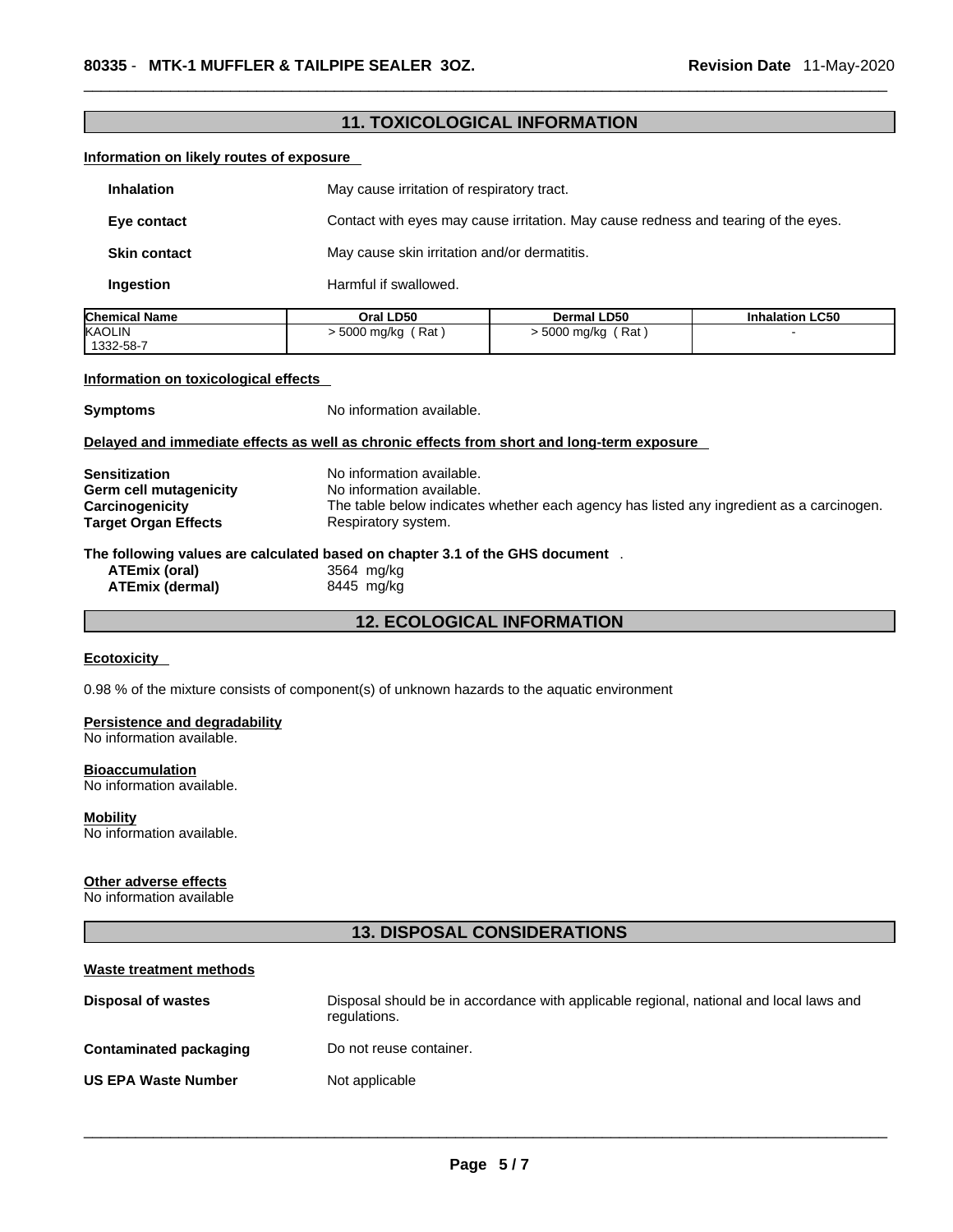## **14. TRANSPORT INFORMATION**

| DOT<br>Proper shipping name:         | Not regulated |
|--------------------------------------|---------------|
| IATA<br>Proper shipping name:        | Not regulated |
| <b>IMDG</b><br>Proper shipping name: | Not regulated |

| <b>15. REGULATORY INFORMATION</b> |                |  |
|-----------------------------------|----------------|--|
| <b>International Inventories</b>  |                |  |
| <b>TSCA</b>                       | Complies       |  |
| <b>DSL/NDSL</b>                   | Complies       |  |
| <b>EINECS/ELINCS</b>              | Complies       |  |
| <b>ENCS</b>                       | Not determined |  |
| <b>IECSC</b>                      | Not determined |  |
| <b>KECL</b>                       | Not determined |  |
| <b>PICCS</b>                      | Not determined |  |
| <b>AICS</b>                       | Not determined |  |

 **Legend:** 

**TSCA** - United States Toxic Substances Control Act Section 8(b) Inventory

**DSL/NDSL** - Canadian Domestic Substances List/Non-Domestic Substances List

 **EINECS/ELINCS** - European Inventory of Existing Chemical Substances/European List of Notified Chemical Substances

**ENCS** - Japan Existing and New Chemical Substances

**IECSC** - China Inventory of Existing Chemical Substances

**KECL** - Korean Existing and Evaluated Chemical Substances

**PICCS** - Philippines Inventory of Chemicals and Chemical Substances

**AICS** - Australian Inventory of Chemical Substances

#### **US Federal Regulations**

#### **SARA 313**

Section 313 of Title III of the Superfund Amendments and Reauthorization Act of 1986 (SARA). This product does not contain any chemicals which are subject to the reporting requirements of the Act and Title 40 of the Code of Federal Regulations, Part 372

#### **SARA 311/312 Hazard Categories**

| Acute health hazard               | Yes |  |
|-----------------------------------|-----|--|
| <b>Chronic Health Hazard</b>      | N٥  |  |
| Fire hazard                       | N٥  |  |
| Sudden release of pressure hazard | N٥  |  |
| <b>Reactive Hazard</b>            | N٥  |  |

#### **CWA** (Clean Water Act)

This product does not contain any substances regulated as pollutants pursuant to the Clean Water Act (40 CFR 122.21 and 40 CFR 122.42)

#### **CERCLA**

This material, as supplied, does not contain any substances regulated as hazardous substances under the Comprehensive Environmental Response Compensation and Liability Act (CERCLA) (40 CFR 302) or the Superfund Amendments and Reauthorization Act (SARA) (40 CFR 355). There may be specific reporting requirements at the local, regional, or state level pertaining to releases of this material

#### **US State Regulations**